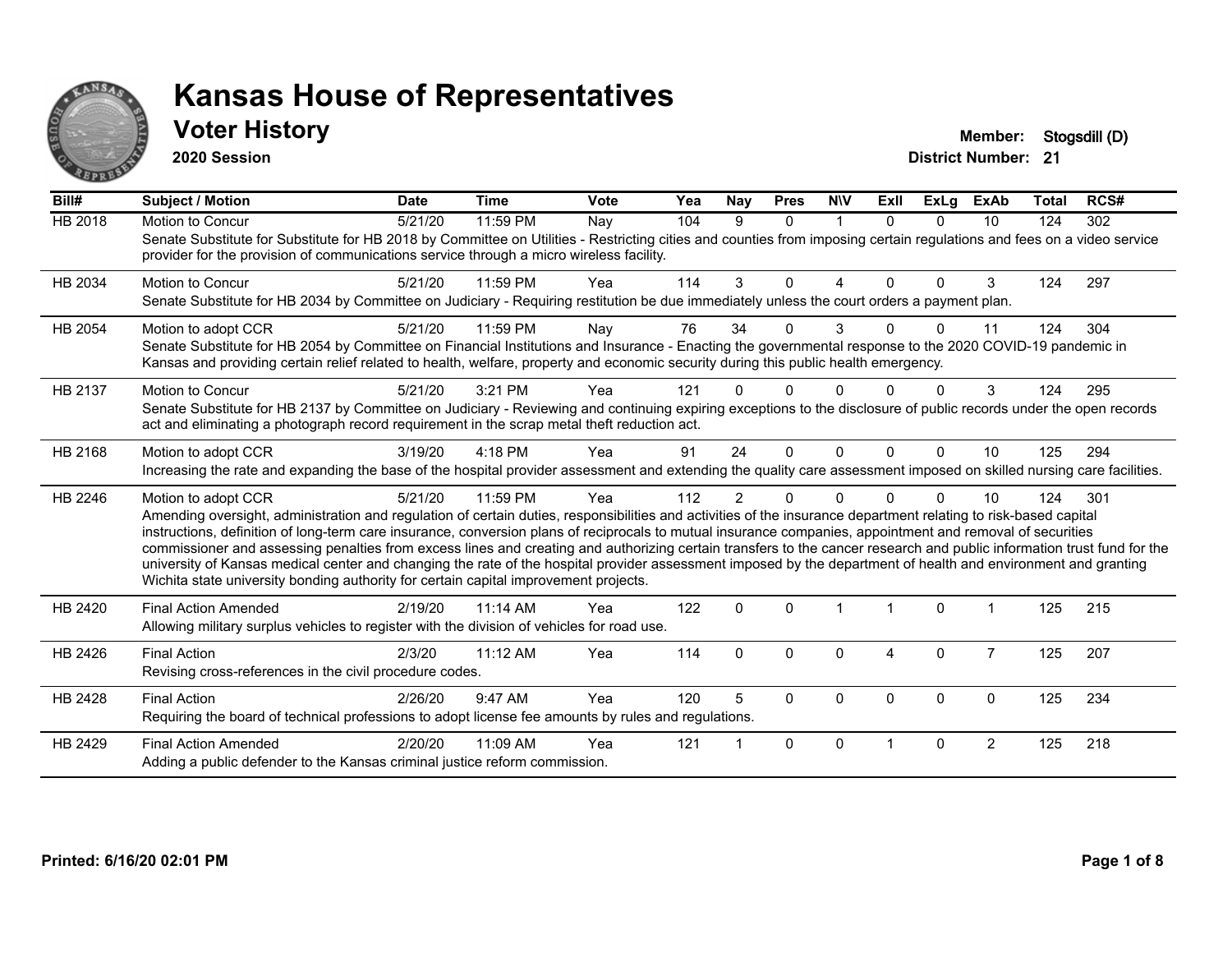

#### **Voter History Member: Stogsdill** (D)

**2020 Session**

| Bill#          | <b>Subject / Motion</b>                                                                                                                                                                                     | <b>Date</b> | <b>Time</b> | Vote | Yea | Nay          | <b>Pres</b>  | <b>NIV</b>   | ExII                 | ExLa         | <b>ExAb</b>    | <b>Total</b> | RCS# |
|----------------|-------------------------------------------------------------------------------------------------------------------------------------------------------------------------------------------------------------|-------------|-------------|------|-----|--------------|--------------|--------------|----------------------|--------------|----------------|--------------|------|
| HB 2432        | <b>Final Action Amended</b>                                                                                                                                                                                 | 2/20/20     | $11:10$ AM  | Yea  | 122 | $\Omega$     | $\mathbf{0}$ | $\Omega$     | 1                    | $\Omega$     | 2              | 125          | 219  |
|                | Creating the Kansas pesticide waste disposal program and allowing up to \$50,000 to be transferred annually from the Kansas agricultural remediation fund to a new<br>Kansas pesticide waste disposal fund. |             |             |      |     |              |              |              |                      |              |                |              |      |
| HB 2438        | <b>Final Action</b>                                                                                                                                                                                         | 2/26/20     | 9:48 AM     | Yea  | 125 | $\Omega$     | $\Omega$     | $\mathbf 0$  | $\Omega$             | $\Omega$     | $\Omega$       | 125          | 235  |
|                | Allowing certain exceptions to the confidentiality of state child death review board documents.                                                                                                             |             |             |      |     |              |              |              |                      |              |                |              |      |
| <b>HB 2447</b> | <b>Final Action Amended</b>                                                                                                                                                                                 | 2/20/20     | 11:16 AM    | Yea  | 83  | 39           | $\mathbf{0}$ | $\Omega$     | $\blacktriangleleft$ | $\Omega$     | $\overline{2}$ | 125          | 220  |
|                | Changing how two-way electronic audio-visual communication is used in courts.                                                                                                                               |             |             |      |     |              |              |              |                      |              |                |              |      |
| HB 2448        | <b>Final Action Amended</b>                                                                                                                                                                                 | 2/19/20     | 11:15 AM    | Yea  | 98  | 25           | $\mathbf 0$  | $\mathbf 0$  | $\mathbf{1}$         | $\mathbf 0$  | $\mathbf{1}$   | 125          | 216  |
|                | Changing penalties for crimes related to motor vehicles.                                                                                                                                                    |             |             |      |     |              |              |              |                      |              |                |              |      |
| HB 2449        | <b>Final Action</b>                                                                                                                                                                                         | 2/20/20     | 11:17 AM    | Yea  | 99  | 23           | $\Omega$     | 0            |                      | $\Omega$     | $\overline{2}$ | 125          | 221  |
|                | Changing the requirements for board of indigents' defense services appointments.                                                                                                                            |             |             |      |     |              |              |              |                      |              |                |              |      |
| HB 2451        | <b>Final Action</b>                                                                                                                                                                                         | 2/20/20     | 11:18 AM    | Yea  | 122 | 0            | $\Omega$     | 0            | $\blacktriangleleft$ | $\mathbf{0}$ | $\overline{2}$ | 125          | 222  |
|                | Amending Kansas department of agriculture division of animal health license, permit and registration renewal deadlines.                                                                                     |             |             |      |     |              |              |              |                      |              |                |              |      |
| HB 2452        | <b>Final Action</b>                                                                                                                                                                                         | 2/26/20     | 9:49 AM     | Yea  | 125 | $\Omega$     | $\Omega$     | $\mathbf{0}$ | $\Omega$             | $\Omega$     | $\mathbf{0}$   | 125          | 236  |
|                | Creating the Kansas reading readiness act.                                                                                                                                                                  |             |             |      |     |              |              |              |                      |              |                |              |      |
| <b>HB 2454</b> | <b>Final Action Amended</b>                                                                                                                                                                                 | 2/19/20     | 11:17 AM    | Yea  | 114 | 9            | $\Omega$     | $\mathbf 0$  |                      | $\Omega$     | $\overline{1}$ | 125          | 217  |
|                | Self-storage unit rentals; sales and towing of property for nonpayment of rent or abandonment; contractual value of property.                                                                               |             |             |      |     |              |              |              |                      |              |                |              |      |
| HB 2456        | <b>Final Action</b>                                                                                                                                                                                         | 2/26/20     | 9:50 AM     | Yea  | 124 |              | $\Omega$     | $\mathbf{0}$ | $\Omega$             | $\mathbf{0}$ | $\mathbf{0}$   | 125          | 237  |
|                | Clarifying the definition of the term "possession" in the Kansas criminal code.                                                                                                                             |             |             |      |     |              |              |              |                      |              |                |              |      |
| HB 2462        | <b>Final Action</b>                                                                                                                                                                                         | 2/26/20     | 9:51 AM     | Yea  | 125 | $\mathbf{0}$ | $\Omega$     | $\Omega$     | $\Omega$             | $\Omega$     | $\Omega$       | 125          | 238  |
|                | Updating provisions related to the Kansas department of agriculture division of conservation.                                                                                                               |             |             |      |     |              |              |              |                      |              |                |              |      |
| HB 2463        | <b>Final Action Amended</b>                                                                                                                                                                                 | 2/26/20     | 9:52 AM     | Yea  | 125 | $\Omega$     | $\Omega$     | $\Omega$     | $\Omega$             | $\Omega$     | $\Omega$       | 125          | 239  |
|                | Amending the Kansas pesticide law's licensure requirements and the Kansas chemigation safety law's permittee requirements.                                                                                  |             |             |      |     |              |              |              |                      |              |                |              |      |
| HB 2464        | <b>Final Action Amended</b>                                                                                                                                                                                 | 2/26/20     | 9:53 AM     | Yea  | 121 | Δ            | $\Omega$     | $\mathbf{0}$ | $\Omega$             | $\mathbf{0}$ | $\Omega$       | 125          | 240  |
|                | Updating egg repacking requirements for retailers.                                                                                                                                                          |             |             |      |     |              |              |              |                      |              |                |              |      |
| HB 2466        | <b>Final Action</b>                                                                                                                                                                                         | 2/10/20     | 11:10 AM    | Yea  | 118 |              | $\Omega$     |              | $\mathcal{P}$        | $\Omega$     | 3              | 125          | 212  |
|                | Enacting the Kansas taxpayer protection act; requiring the signature and tax identification number of paid tax return preparers on income tax returns; authorizing                                          |             |             |      |     |              |              |              |                      |              |                |              |      |
|                | actions to enjoin paid tax return preparers from engaging in certain conduct.                                                                                                                               |             |             |      |     |              |              |              |                      |              |                |              |      |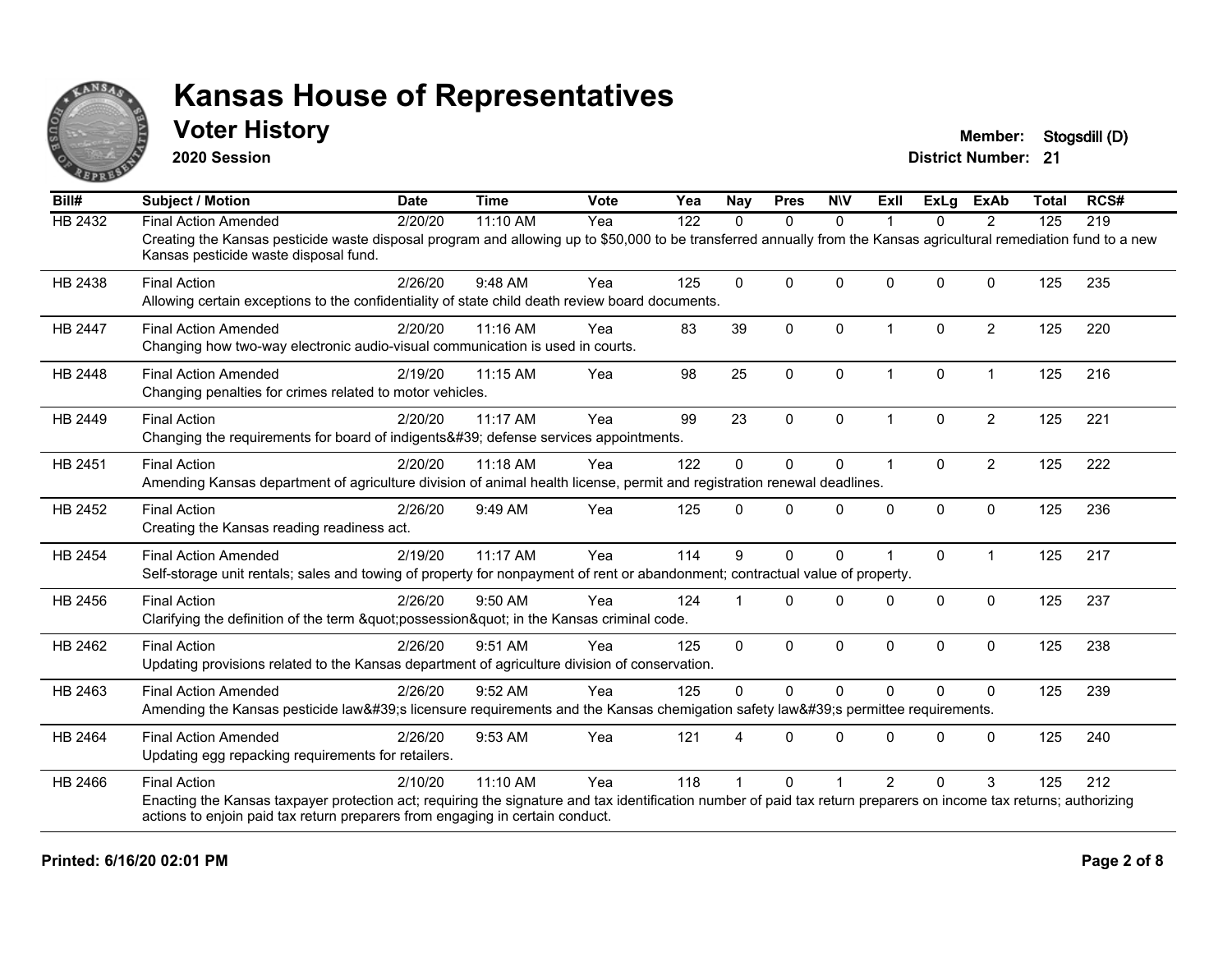

### **Voter History Member: Stogsdill** (D)

**2020 Session**

| Bill#          | <b>Subject / Motion</b>                                                                                                                                                                 | <b>Date</b> | <b>Time</b> | <b>Vote</b> | Yea | Nav             | <b>Pres</b>  | <b>NIV</b>   | ExII     | ExLa     | <b>ExAb</b>    | <b>Total</b> | RCS# |
|----------------|-----------------------------------------------------------------------------------------------------------------------------------------------------------------------------------------|-------------|-------------|-------------|-----|-----------------|--------------|--------------|----------|----------|----------------|--------------|------|
| <b>HB 2467</b> | <b>Final Action Amended</b>                                                                                                                                                             | 2/7/20      | 4:10 PM     | Yea         | 105 | $\overline{15}$ | $\Omega$     | 3            | $\Omega$ | 2        | 0              | 125          | 211  |
|                | Removing the spousal exception from sexual battery and requiring a domestic violence offender assessment on a first conviction of domestic battery.                                     |             |             |             |     |                 |              |              |          |          |                |              |      |
| HB 2469        | <b>Final Action Amended</b>                                                                                                                                                             | 2/26/20     | 9:54 AM     | Yea         | 120 | 5               | $\Omega$     | $\Omega$     | $\Omega$ | $\Omega$ | $\Omega$       | 125          | 241  |
|                | Extending terminal medical release to inmates in the custody of the department of corrections with a condition likely to cause death within 120 days.                                   |             |             |             |     |                 |              |              |          |          |                |              |      |
| HB 2470        | <b>Final Action</b>                                                                                                                                                                     | 2/26/20     | 9:55 AM     | Yea         | 125 | $\Omega$        | $\Omega$     | $\Omega$     | $\Omega$ | $\Omega$ | $\Omega$       | 125          | 242  |
|                | Clarifying jurisdiction and supervision of offenders in a certified drug abuse treatment program.                                                                                       |             |             |             |     |                 |              |              |          |          |                |              |      |
| HB 2479        | <b>Final Action</b>                                                                                                                                                                     | 2/26/20     | $9:56$ AM   | Yea         | 125 | $\Omega$        | $\Omega$     | $\mathbf{0}$ | $\Omega$ | $\Omega$ | $\mathbf{0}$   | 125          | 243  |
|                | Codifying the NAIC corporate governance model regulation into statute.                                                                                                                  |             |             |             |     |                 |              |              |          |          |                |              |      |
| HB 2480        | <b>Final Action</b>                                                                                                                                                                     | 2/26/20     | 9:57 AM     | Yea         | 125 | $\Omega$        | $\Omega$     | $\Omega$     | $\Omega$ | $\Omega$ | $\Omega$       | 125          | 244  |
|                | Updating the definition of long-term care insurance contained in the long-term care insurance act.                                                                                      |             |             |             |     |                 |              |              |          |          |                |              |      |
| <b>HB 2487</b> | <b>Emergency Final Action</b>                                                                                                                                                           | 2/26/20     | 4:22 PM     | Yea         | 118 | $\overline{7}$  | $\mathbf 0$  | $\mathbf{0}$ | $\Omega$ | $\Omega$ | $\Omega$       | 125          | 262  |
|                | Including emotional disability rather than emotional disturbance in the definitions of "children with disabilities" and "individuals with disabilities. "                               |             |             |             |     |                 |              |              |          |          |                |              |      |
| HB 2490        | <b>Final Action</b>                                                                                                                                                                     | 3/12/20     | 11:21 AM    | Yea         | 118 | $\overline{2}$  | $\Omega$     | $\mathbf{0}$ |          | $\Omega$ | 4              | 125          | 276  |
|                | Kansas corporation NOL carryforward extension.                                                                                                                                          |             |             |             |     |                 |              |              |          |          |                |              |      |
| HB 2495        | <b>Final Action</b>                                                                                                                                                                     | 2/26/20     | 9:58 AM     | Yea         | 125 | $\Omega$        | $\mathbf{0}$ | $\mathbf{0}$ | $\Omega$ | $\Omega$ | $\Omega$       | 125          | 245  |
|                | Authorizing the crime victims compensation board to waive application time restrictions for a victim of a sexually violent crime to receive compensation for mental                     |             |             |             |     |                 |              |              |          |          |                |              |      |
|                | health counseling.                                                                                                                                                                      |             |             |             |     |                 |              |              |          |          |                |              |      |
| HB 2496        | <b>Final Action</b>                                                                                                                                                                     | 2/26/20     | 9:59 AM     | Yea         | 125 | $\Omega$        | $\mathbf 0$  | $\Omega$     | $\Omega$ | $\Omega$ | $\Omega$       | 125          | 246  |
|                | Authorizing court services officers and community corrections officers to provide a certification of identification to offenders.                                                       |             |             |             |     |                 |              |              |          |          |                |              |      |
| HB 2500        | <b>Emergency Final Action Amended</b>                                                                                                                                                   | 2/20/20     | 11:48 AM    | Yea         | 122 | $\Omega$        | $\Omega$     | $\Omega$     |          | $\Omega$ | 2              | 125          | 226  |
|                | Amending the Kansas power of attorney act regarding the form of a power of attorney and the duties of third parties relying and acting on a power of attorney.                          |             |             |             |     |                 |              |              |          |          |                |              |      |
| HB 2501        | <b>Final Action Amended</b>                                                                                                                                                             | 2/20/20     | 11:19 AM    | Yea         | 119 | 3               | $\Omega$     | $\Omega$     |          | $\Omega$ | $\overline{2}$ | 125          | 223  |
|                | Allowing salvage vehicle pools to apply for ownership documents for vehicles that are disclaimed by insurance companies.                                                                |             |             |             |     |                 |              |              |          |          |                |              |      |
| HB 2503        | <b>Final Action Amended</b>                                                                                                                                                             | 2/26/20     | 10:00 AM    | Yea         | 125 | $\Omega$        | $\Omega$     | $\Omega$     | $\Omega$ | $\Omega$ | $\Omega$       | 125          | 247  |
|                | Authorizing the transfer of \$268,412,000 from the state general fund to the KPERS fund during fiscal year 2020 and eliminating certain level-dollar employer<br>contribution payments. |             |             |             |     |                 |              |              |          |          |                |              |      |
| HB 2506        | <b>EFA Sub Bill Amended</b>                                                                                                                                                             | 2/26/20     | 4:26 PM     | Yea         | 123 | $\mathcal{P}$   | $\Omega$     | $\Omega$     | 0        | $\Omega$ | $\Omega$       | 125          | 265  |
|                | Expanding the military spouse and servicemember's expedited licensure law to certain other license, certificate or registration applicants.                                             |             |             |             |     |                 |              |              |          |          |                |              |      |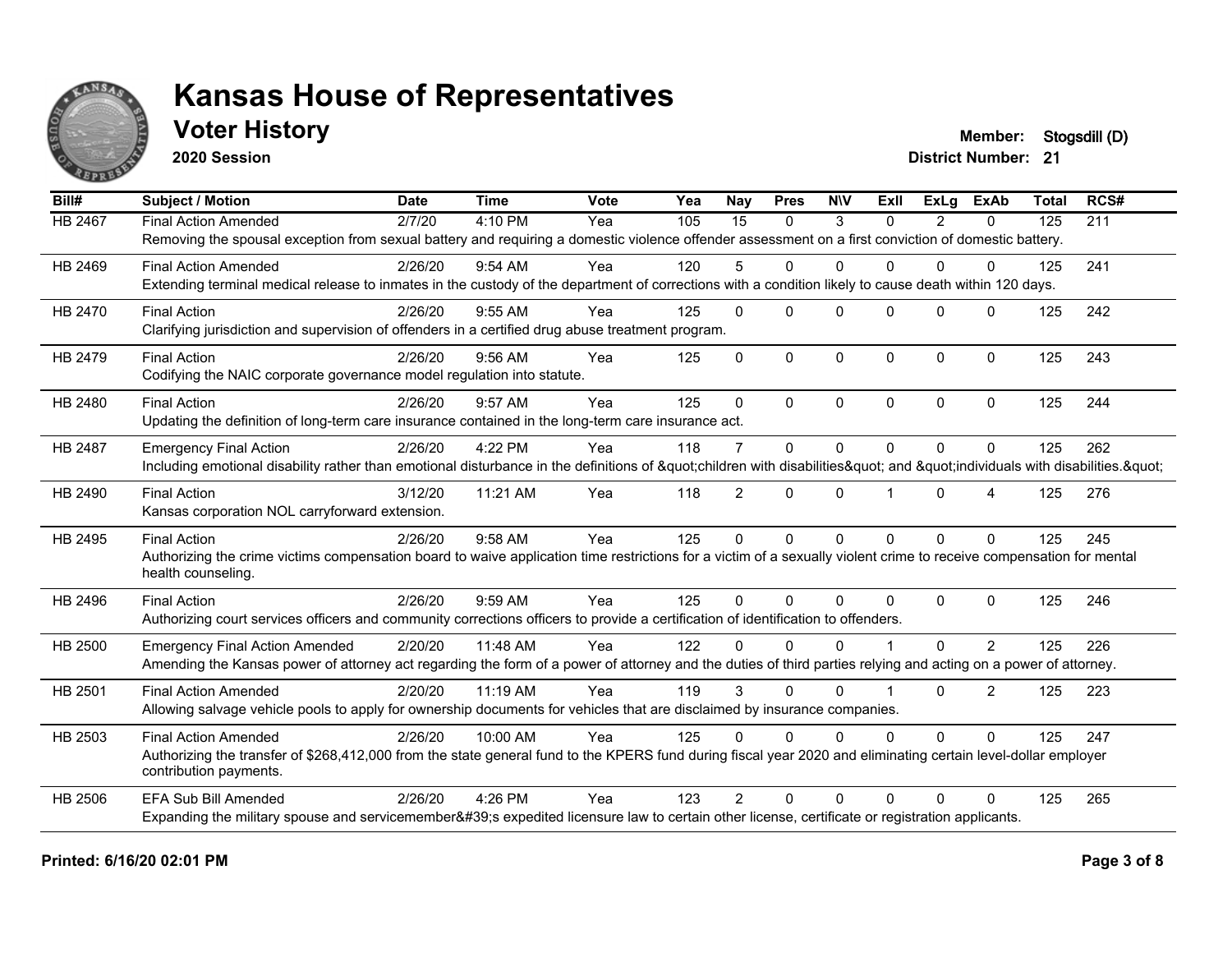

### **Voter History Member: Stogsdill** (D)

**2020 Session**

| Bill#          | Subject / Motion                                                                                                                                                                                                                                                                                                                                                                                                                                                                                                                                    | <b>Date</b> | <b>Time</b> | <b>Vote</b> | Yea | Nay             | <b>Pres</b>    | <b>NIV</b>   | Exll        | <b>ExLg</b>  | <b>ExAb</b>    | <b>Total</b> | RCS# |
|----------------|-----------------------------------------------------------------------------------------------------------------------------------------------------------------------------------------------------------------------------------------------------------------------------------------------------------------------------------------------------------------------------------------------------------------------------------------------------------------------------------------------------------------------------------------------------|-------------|-------------|-------------|-----|-----------------|----------------|--------------|-------------|--------------|----------------|--------------|------|
| <b>HB 2507</b> | <b>Final Action Amended</b><br>Liability protection for businesses that participate in high school work-based learning programs.                                                                                                                                                                                                                                                                                                                                                                                                                    | 2/26/20     | 10:01 AM    | Nay         | 97  | $\overline{27}$ | $\overline{1}$ | $\Omega$     | $\Omega$    | $\Omega$     | $\Omega$       | 125          | 248  |
| HB 2509        | <b>Emergency Final Action</b><br>Vacating certain blocks in the original town plat set aside for a college and a park of the city of Americus and vesting fee simple title in the city.                                                                                                                                                                                                                                                                                                                                                             | 2/26/20     | 4:22 PM     | Yea         | 122 | 3               | $\Omega$       | 0            | U           | $\mathbf 0$  | 0              | 125          | 263  |
| HB 2510        | <b>Emergency Final Action</b><br>Special districts may be dissolved and responsibilities assumed by a city.                                                                                                                                                                                                                                                                                                                                                                                                                                         | 2/26/20     | 4:29 PM     | Yea         | 122 | 3               | $\Omega$       | $\mathbf{0}$ | $\Omega$    | $\Omega$     | $\mathbf{0}$   | 125          | 267  |
| HB 2510        | Motion to adopt CCR<br>Creating the Kansas promise scholarship act; requiring a Kansas foster care children annual academic report card; authorizing the state board of regents on behalf of<br>Kansas state university to sell certain real property in Saline county; providing payment or waiver of tuition for certain dually or concurrently enrolled students;<br>authorizing the practice of the healing arts by healing arts school clinics; providing ACT college entrance exams and workkeys assessments to nonpublic school<br>students. | 5/21/20     | 11:59 PM    | Yea         | 110 | 3               | $\Omega$       |              | U           | $\Omega$     | 10             | 124          | 300  |
| HB 2515        | <b>Emergency Final Action Amended</b><br>Creating the Kansas promise scholarship program.                                                                                                                                                                                                                                                                                                                                                                                                                                                           | 2/20/20     | 11:47 AM    | Yea         | 116 | 6               | $\Omega$       | $\mathbf{0}$ |             | $\Omega$     | $\overline{2}$ | 125          | 225  |
| HB 2516        | <b>Final Action Amended</b><br>Enacting the first-time home buyer savings account act.                                                                                                                                                                                                                                                                                                                                                                                                                                                              | 2/26/20     | 10:03 AM    | Yea         | 123 | $\overline{2}$  | $\Omega$       | $\mathbf 0$  | $\Omega$    | $\mathbf{0}$ | $\mathbf{0}$   | 125          | 249  |
| <b>HB 2518</b> | <b>Final Action</b><br>Counting any crime with a domestic violence designation as a prior conviction under domestic battery.                                                                                                                                                                                                                                                                                                                                                                                                                        | 2/26/20     | 10:04 AM    | Yea         | 125 | $\Omega$        | $\mathbf 0$    | $\mathbf 0$  | $\mathbf 0$ | $\mathbf 0$  | $\mathbf 0$    | 125          | 250  |
| HB 2521        | <b>Emergency Final Action Amended</b><br>Enacting the revised uniform athlete agents act.                                                                                                                                                                                                                                                                                                                                                                                                                                                           | 2/20/20     | 11:49 AM    | Yea         | 122 | 0               | $\mathbf{0}$   | 0            |             | $\Omega$     | $\overline{2}$ | 125          | 227  |
| HB 2524        | <b>Final Action</b><br>Updating motor carrier laws and regulation of motor carriers by the state corporation commission.                                                                                                                                                                                                                                                                                                                                                                                                                            | 2/17/20     | 11:24 AM    | Yea         | 118 | $\mathbf{0}$    | $\Omega$       | $\Omega$     | 3           | $\Omega$     | 4              | 125          | 213  |
| HB 2528        | <b>Final Action</b><br>Providing for all vehicles more than 35 years old to qualify as an antique vehicle.                                                                                                                                                                                                                                                                                                                                                                                                                                          | 2/26/20     | 10:05 AM    | Yea         | 124 |                 | $\Omega$       | $\Omega$     | $\Omega$    | $\Omega$     | $\mathbf{0}$   | 125          | 251  |
| HB 2540        | <b>Emergency Final Action Amended</b><br>Requiring moneys attributable to at-risk student weighting be expended for approved at-risk educational programs.                                                                                                                                                                                                                                                                                                                                                                                          | 2/26/20     | 4:37 PM     | Yea         | 111 | 14              | $\Omega$       | $\Omega$     | $\Omega$    | $\Omega$     | $\Omega$       | 125          | 274  |
| HB 2546        | <b>Final Action</b><br>Creating the crime of sexual extortion and adding the crime to the Kansas offender registration act.                                                                                                                                                                                                                                                                                                                                                                                                                         | 2/26/20     | 10:06 AM    | Yea         | 125 | n               | 0              | 0            | $\Omega$    | 0            | 0              | 125          | 252  |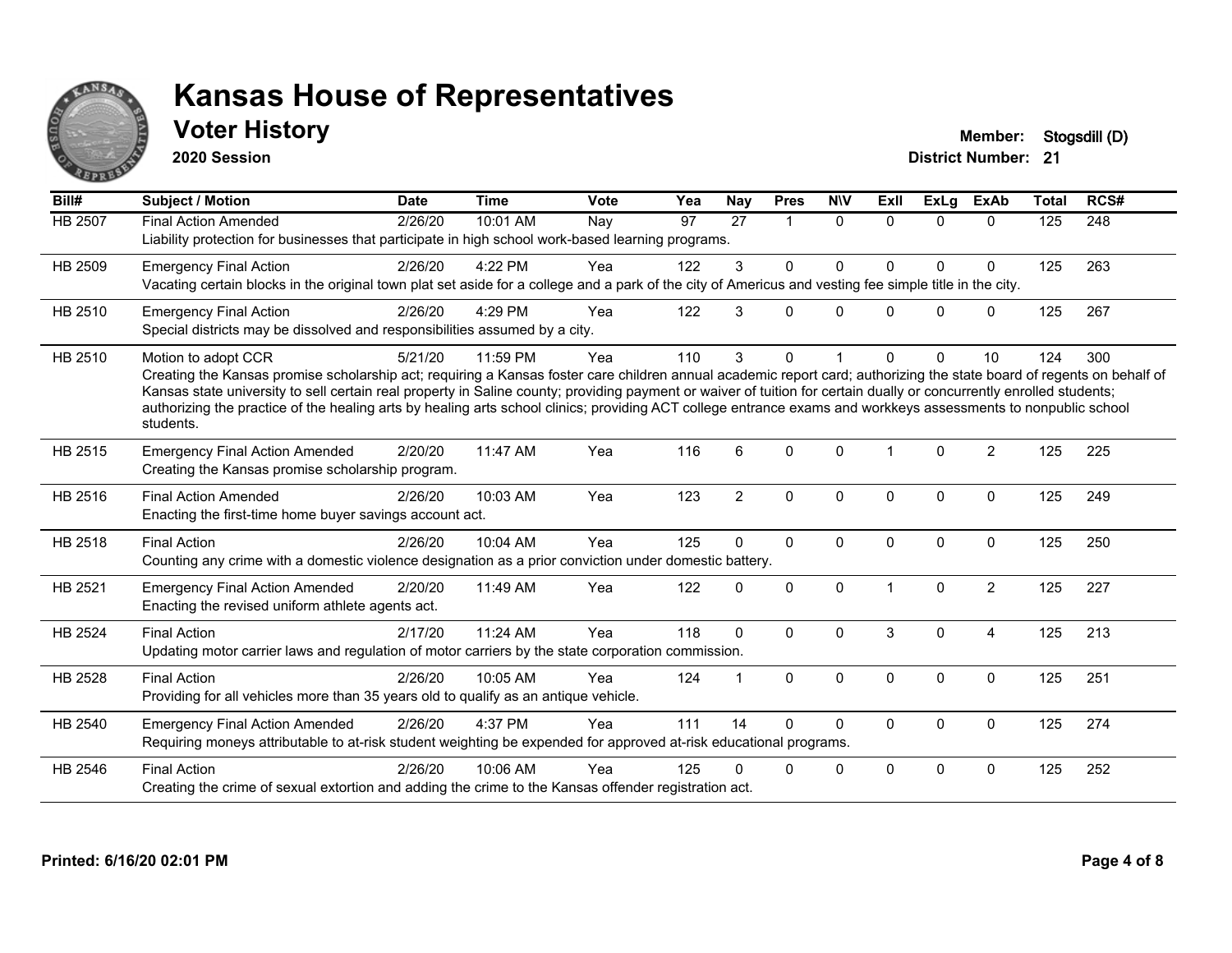

### **Voter History Member: Stogsdill** (D)

**2020 Session**

| Bill#          | <b>Subject / Motion</b>                                                                                                                                                                                                                                                                                  | <b>Date</b> | <b>Time</b> | Vote | Yea | Nay            | <b>Pres</b>  | <b>NIV</b>   | ExII           | <b>ExLa</b>  | <b>ExAb</b>    | <b>Total</b> | RCS# |
|----------------|----------------------------------------------------------------------------------------------------------------------------------------------------------------------------------------------------------------------------------------------------------------------------------------------------------|-------------|-------------|------|-----|----------------|--------------|--------------|----------------|--------------|----------------|--------------|------|
| HB 2547        | <b>Final Action Amended</b><br>Making changes to suspended drivers' license requirements.                                                                                                                                                                                                                | 2/26/20     | 10:07 AM    | Yea  | 125 | $\mathbf{0}$   | 0            | $\mathbf{0}$ | $\mathbf{0}$   | 0            | $\mathbf{0}$   | 125          | 253  |
| HB 2548        | <b>Final Action Amended</b><br>Claims against the state submitted by the Joint Committee on Special Claims Against the State.                                                                                                                                                                            | 3/13/20     | 8:19 AM     | Yea  | 115 |                | $\mathbf{0}$ | $\Omega$     | $\overline{2}$ | $\mathbf{0}$ | $\overline{7}$ | 125          | 282  |
| <b>HB 2554</b> | <b>Final Action</b><br>Enacting the uniform fiduciary income and principal act (UFIPA).                                                                                                                                                                                                                  | 2/26/20     | 10:08 AM    | Yea  | 125 | $\Omega$       | $\mathbf{0}$ | $\mathbf{0}$ | $\Omega$       | $\Omega$     | $\Omega$       | 125          | 254  |
| HB 2571        | <b>Final Action Amended</b><br>Club and drinking establishment liquor license eligibility; spouse is a law enforcement officer in another county.                                                                                                                                                        | 3/12/20     | 11:22 AM    | Yea  | 108 | 12             | $\Omega$     | $\Omega$     | 1              | $\Omega$     | 4              | 125          | 277  |
| HB 2575        | <b>Emergency Final Action Amended</b><br>Amending the Kansas drycleaner environmental response act to change the required deductible rate, environmental surcharge rate and penalty fine amount.                                                                                                         | 2/26/20     | 4:31 PM     | Yea  | 95  | 29             |              | $\Omega$     | $\Omega$       | $\Omega$     | $\Omega$       | 125          | 269  |
| HB 2583        | <b>Emergency Final Action</b><br>Clarify the vacation of territory from city boundaries or release of easements.                                                                                                                                                                                         | 2/26/20     | 4:35 PM     | Yea  | 124 |                | $\Omega$     | $\Omega$     | $\Omega$       | $\Omega$     | $\Omega$       | 125          | 273  |
| HB 2585        | <b>Emergency Final Action Amended</b><br>Amending the Kansas drycleaner environmental response act to change the required deductible rate, environmental surcharge rate and penalty fine amount.                                                                                                         | 2/26/20     | 4:27 PM     | Yea  | 123 | $\overline{2}$ | $\Omega$     | $\Omega$     | $\Omega$       | $\Omega$     | $\Omega$       | 125          | 266  |
| HB 2585        | Motion to Concur<br>Senate Substitute for HB 2585 by Committee on Utilities - Exempting certain public utilities from Kansas income taxation and allowing the state corporation<br>commission to approve certain contract and reduced electric rates and associated cost recovery from all rate classes. | 5/21/20     | 3:59 PM     | Nay  | 75  | 45             |              | $\Omega$     | 0              | 0            | 3              | 124          | 296  |
| <b>HB 2587</b> | <b>Final Action</b><br>Allowing venue for an agency adoption to be where a state agency or their subcontracting agencies have offices when the state is the agency.                                                                                                                                      | 2/26/20     | 10:09 AM    | Yea  | 124 |                | $\Omega$     | $\Omega$     | $\Omega$       | $\Omega$     | $\Omega$       | 125          | 255  |
| HB 2595        | <b>Final Action Amended</b><br>Eliminating the 30-day delay before offering state surplus property for sale to the general public.                                                                                                                                                                       | 2/20/20     | 11:20 AM    | Yea  | 118 | 3              |              | $\Omega$     |                | $\Omega$     | 2              | 125          | 224  |
| HB 2596        | <b>Final Action Amended</b><br>Allowing an alcoholic liquor manufacturer to obtain a drinking establishment license under certain conditions.                                                                                                                                                            | 3/12/20     | 11:23 AM    | Yea  | 113 |                | $\Omega$     | $\Omega$     |                | $\Omega$     | $\overline{4}$ | 125          | 278  |
| HB 2618        | <b>Emergency Final Action Amended</b><br>Establishing a state broadband grant program under the department of commerce to encourage the deployment of broadband in the state.                                                                                                                            | 2/26/20     | 4:33 PM     | Yea  | 120 |                | $\Omega$     | $\Omega$     | $\Omega$       | $\Omega$     | $\Omega$       | 125          | 271  |
| HB 2619        | <b>Final Action</b><br>Adjusting the frequency of the KPERS actuarial experience study.                                                                                                                                                                                                                  | 2/26/20     | 10:10 AM    | Yea  | 118 |                | $\Omega$     | $\Omega$     | $\Omega$       | $\Omega$     | $\Omega$       | 125          | 256  |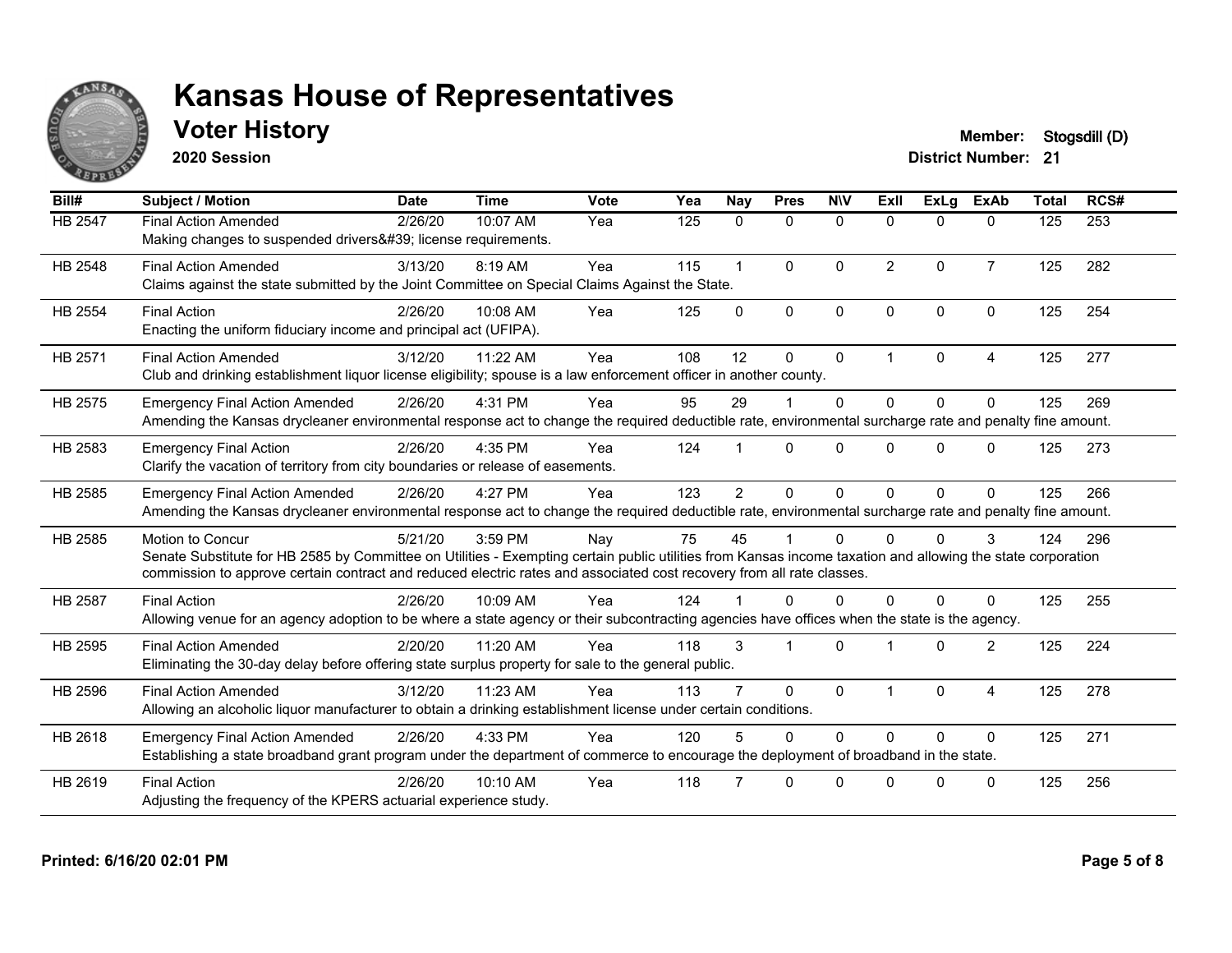

#### **Voter History Member: Stogsdill** (D)

**2020 Session**

| Bill#           | <b>Subject / Motion</b>                                                                                                                                                                                                                                                                                                                                                                                                                                                                                                                                                                                                                                                                                                                                                                                                                                                                                                                                                                                       | <b>Date</b> | <b>Time</b> | <b>Vote</b> | Yea | <b>Nay</b> | <b>Pres</b> | <b>NIV</b> | ExII           | <b>ExLg</b> | <b>ExAb</b>    | <b>Total</b> | RCS# |
|-----------------|---------------------------------------------------------------------------------------------------------------------------------------------------------------------------------------------------------------------------------------------------------------------------------------------------------------------------------------------------------------------------------------------------------------------------------------------------------------------------------------------------------------------------------------------------------------------------------------------------------------------------------------------------------------------------------------------------------------------------------------------------------------------------------------------------------------------------------------------------------------------------------------------------------------------------------------------------------------------------------------------------------------|-------------|-------------|-------------|-----|------------|-------------|------------|----------------|-------------|----------------|--------------|------|
| <b>HB 2619</b>  | <b>Motion to Concur</b><br>Senate Substitute for HB 2619 by Committee on Financial Institutions and Insurance - Enacting the Kansas economic recovery loan deposit program, updating field of<br>membership requirements of credit unions and allowing privilege tax deductions on agricultural real estate loans and single family residence loans.                                                                                                                                                                                                                                                                                                                                                                                                                                                                                                                                                                                                                                                          | 5/21/20     | 11:59 PM    | Yea         | 114 | 3          | $\Omega$    | $\Omega$   | $\Omega$       | $\Omega$    | $\overline{7}$ | 124          | 298  |
| HB 2646         | <b>Final Action</b><br>Allowing the attorney general to coordinate training for law enforcement agencies on missing and murdered indigenous people.                                                                                                                                                                                                                                                                                                                                                                                                                                                                                                                                                                                                                                                                                                                                                                                                                                                           | 2/26/20     | 10:11 AM    | Yea         | 125 | 0          | 0           | ∩          |                | U           | 0              | 125          | 257  |
| HB 2689         | <b>Final Action Amended</b><br>Amending the angel investor tax credit with respect to the definition of qualified securities, tax credit limitations and amounts, investor requirements and extending the<br>date that credits may be allowed.                                                                                                                                                                                                                                                                                                                                                                                                                                                                                                                                                                                                                                                                                                                                                                | 3/13/20     | 8:23 AM     | Nay         | 103 | 12         |             | $\Omega$   | $\overline{2}$ | $\Omega$    | $\overline{7}$ | 125          | 283  |
| HB 2695         | <b>Emergency Final Action</b><br>Allowing special agents from the department of corrections to attend the Kansas law enforcement training center.                                                                                                                                                                                                                                                                                                                                                                                                                                                                                                                                                                                                                                                                                                                                                                                                                                                             | 2/26/20     | 4:34 PM     | Yea         | 125 | 0          | $\Omega$    | $\Omega$   | $\Omega$       | $\Omega$    | $\Omega$       | 125          | 272  |
| HB 2699         | <b>Final Action</b><br>Requiring court services officers to assist with child in need of care cases when directed by a judge.                                                                                                                                                                                                                                                                                                                                                                                                                                                                                                                                                                                                                                                                                                                                                                                                                                                                                 | 2/26/20     | 10:13 AM    | Yea         | 105 | 20         | $\Omega$    | $\Omega$   | $\Omega$       | $\Omega$    | $\Omega$       | 125          | 258  |
| HB 2702         | <b>Emergency Final Action</b><br>Decoupling the KIT and KIR workforce training programs from the high performance incentive fund program and enhancing the workforce training tax credit.                                                                                                                                                                                                                                                                                                                                                                                                                                                                                                                                                                                                                                                                                                                                                                                                                     | 2/26/20     | 4:32 PM     | Yea         | 125 | $\Omega$   | $\Omega$    | $\Omega$   | $\Omega$       | $\Omega$    | $\mathbf{0}$   | 125          | 270  |
| HB 2702         | Motion to adopt CCR<br>Enacting the Kansas taxpayer protection act; establishing notice and public hearing requirements prior to approval by a governing body to exceed its revenue neutral<br>rate for the imposition of property tax and discontinuing the city and county tax lid; providing a waiver of interest and fees on certain delinquent property taxes for a<br>period of time and delaying preparation of delinquent real estate tax list and notice; prohibiting valuation increase for real property solely as the result of normal repair,<br>replacement or maintenance of existing structure; providing for county treasurers to establish a payment plan for the payment of delinquent or nondelinquent taxes;<br>requiring the state board of tax appeals to serve orders and notices by electronic means if requested by the party; prohibiting county appraisers and the state board of<br>tax appeals from increasing the valuation of county appraised property in valuation appeals. | 5/21/20     | 11:59 PM    | Nay         | 89  | 28         | 0           | $\Omega$   | U              | 0           | 7              | 124          | 299  |
| HB 2708         | <b>Emergency Final Action</b><br>Creating a drug abuse treatment program for people on diversion and allowing county attorneys to enter into agreements with court services and community<br>corrections for supervision.                                                                                                                                                                                                                                                                                                                                                                                                                                                                                                                                                                                                                                                                                                                                                                                     | 2/26/20     | 4:23 PM     | Yea         | 125 | 0          | $\Omega$    | $\Omega$   | $\Omega$       | $\Omega$    | $\Omega$       | 125          | 264  |
| HB 2713         | <b>Emergency Final Action Amended</b><br>Enacting the revised uniform law on notarial acts.                                                                                                                                                                                                                                                                                                                                                                                                                                                                                                                                                                                                                                                                                                                                                                                                                                                                                                                   | 2/26/20     | 4:30 PM     | Yea         | 122 | 3          | 0           | 0          | $\Omega$       | 0           | 0              | 125          | 268  |
| <b>HCR 5025</b> | <b>EFA Amend and Debate</b><br>Ratifying and providing the continuation of the March 12, 2020, state of disaster emergency declaration for the state of Kansas.                                                                                                                                                                                                                                                                                                                                                                                                                                                                                                                                                                                                                                                                                                                                                                                                                                               | 3/13/20     | 11:21 AM    | Yea         | 116 | O          | 0           | ∩          | $\overline{2}$ | $\Omega$    | $\overline{7}$ | 125          | 284  |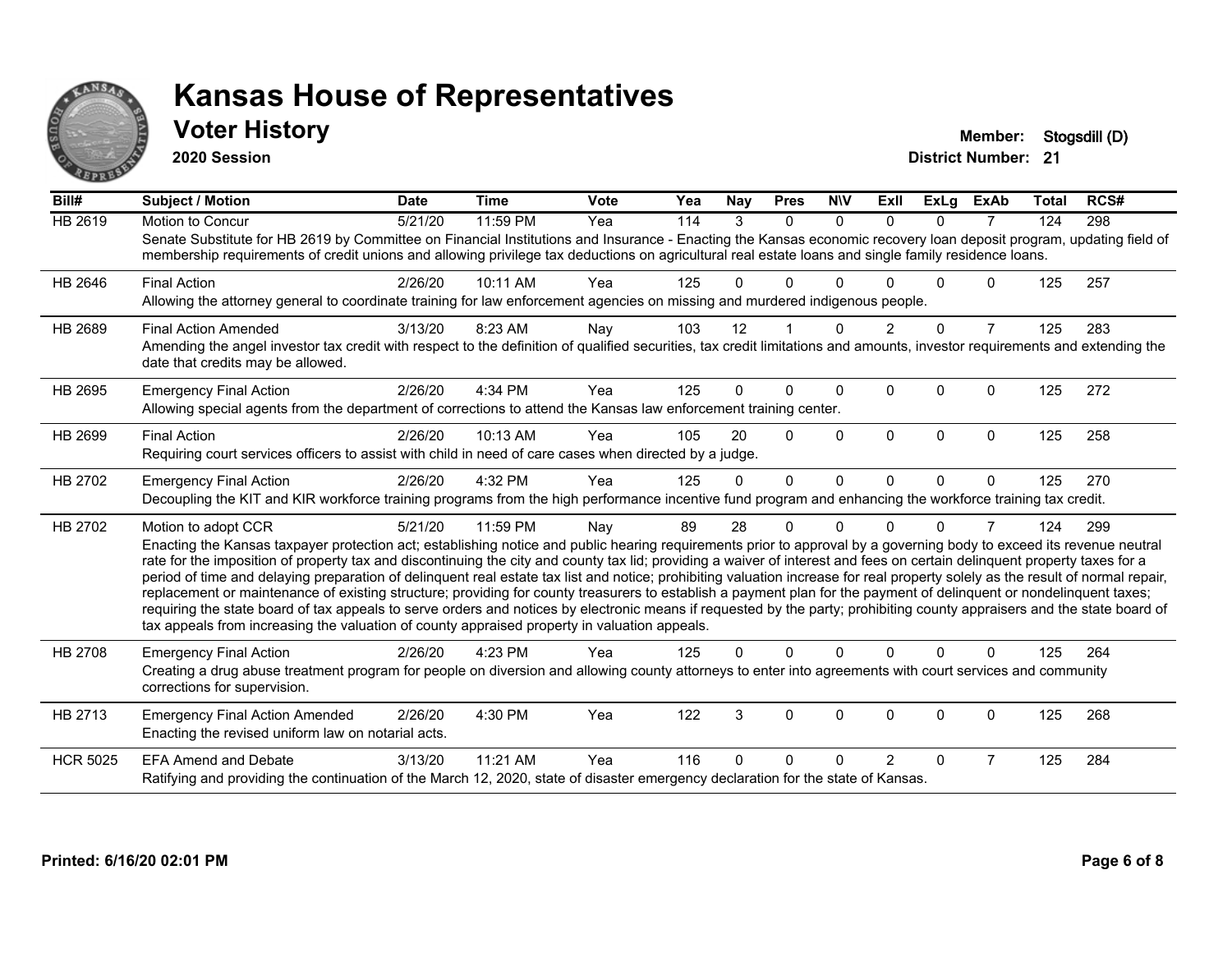

#### **Voter History Member: Stogsdill** (D)

**2020 Session**

| Bill#           | Subject / Motion                                                                                                                                                                                                                                         | <b>Date</b> | <b>Time</b> | Vote | Yea | Nay | <b>Pres</b> | <b>NIV</b> | Exll           | ExLg           | <b>ExAb</b> | <b>Total</b> | RCS# |
|-----------------|----------------------------------------------------------------------------------------------------------------------------------------------------------------------------------------------------------------------------------------------------------|-------------|-------------|------|-----|-----|-------------|------------|----------------|----------------|-------------|--------------|------|
| <b>HCR 5025</b> | Motion to adopt CCR                                                                                                                                                                                                                                      | 3/19/20     | 4:11 PM     | Yea  | 115 | 0   | 0           | 0          | $\Omega$       | 0              | 10          | 125          | 293  |
|                 | Ratifying and providing the continuation of the March 12, 2020, state of disaster emergency declaration for the state of Kansas, subject to limitations.                                                                                                 |             |             |      |     |     |             |            |                |                |             |              |      |
| <b>SB 27</b>    | <b>EFA Amend and Debate</b>                                                                                                                                                                                                                              | 3/17/20     | $1:02$ PM   | Yea  | 119 | 0   | 0           |            |                |                |             | 125          | 288  |
|                 | House Substitute for SB 27 by Committee on Commerce, Labor and Economic Development - Providing for a maximum of 26 weeks of unemployment insurance<br>benefits and compensation for the pre-payment waiting period.                                     |             |             |      |     |     |             |            |                |                |             |              |      |
| SB 66           | Motion to adopt CCR                                                                                                                                                                                                                                      | 3/19/20     | 3:52 PM     | Yea  | 99  | 16  | 0           | 0          | 0              |                | 10          | 125          | 292  |
|                 | Appropriations for Fy 2020, 2021 and 2022 for various state agencies.                                                                                                                                                                                    |             |             |      |     |     |             |            |                |                |             |              |      |
| SB 102          | <b>EFA Amend and Debate</b>                                                                                                                                                                                                                              | 3/16/20     | 12:13 PM    | Yea  | 113 | 5   | 0           | $\Omega$   | 3              | 0              | 4           | 125          | 285  |
|                 | House Substitutes for SB 102 by Committee on Judiciary - Allowing the chief justice of the Kansas supreme court to extend or suspend deadlines or time limitations to<br>secure the health and safety of court users, staff and judicial officers.       |             |             |      |     |     |             |            |                |                |             |              |      |
| SB 142          | EFA Sub Bill Amended                                                                                                                                                                                                                                     | 3/17/20     | 10:31 AM    | Yea  | 117 | 2   | O           | n          | 2              |                |             | 125          | 287  |
|                 | House Substitute for SB No. 142 by House Committee on K-12 Education Budget - Authorizing the state board of education to grant waivers for school districts from<br>the requirement to provide a minimum number of school hours during the school term. |             |             |      |     |     |             |            |                |                |             |              |      |
| SB 155          | <b>Final Action</b>                                                                                                                                                                                                                                      | 2/7/20      | $4:08$ PM   | Yea  | 119 |     | 0           | 3          | $\Omega$       | $\mathfrak{p}$ | $\Omega$    | 125          | 210  |
|                 | Cemetery district territory deannexed from the territory of Valley Center.                                                                                                                                                                               |             |             |      |     |     |             |            |                |                |             |              |      |
| <b>SB 173</b>   | <b>EFA Amend and Debate</b>                                                                                                                                                                                                                              | 3/16/20     | 7:20 PM     | Nay  | 103 | 16  |             | $\Omega$   | $\overline{2}$ | 0              | 3           | 125          | 286  |
|                 | House Substitute for SB 173 by Committee on Appropriations - Providing for the Eisenhower legacy transportation plan.                                                                                                                                    |             |             |      |     |     |             |            |                |                |             |              |      |
| <b>SB 173</b>   | Motion to adopt CCR                                                                                                                                                                                                                                      | 3/19/20     | 12:04 PM    | Yea  | 112 | 3   |             | n          | <sup>0</sup>   | $\Omega$       | 10          | 125          | 291  |
|                 | House Substitute for SB 173 by Committee on Appropriations - Providing for the Eisenhower legacy transportation plan.                                                                                                                                    |             |             |      |     |     |             |            |                |                |             |              |      |
| <b>SCR 1613</b> | <b>Final Action</b>                                                                                                                                                                                                                                      | 2/7/20      | $4:07$ PM   | Nay  | 80  | 43  |             |            |                |                | ∩           | 125          | 209  |
|                 | Amending the bill of rights of the constitution of the state of Kansas to reserve to the people the right to regulate abortion through their elected state representatives<br>and senators.                                                              |             |             |      |     |     |             |            |                |                |             |              |      |